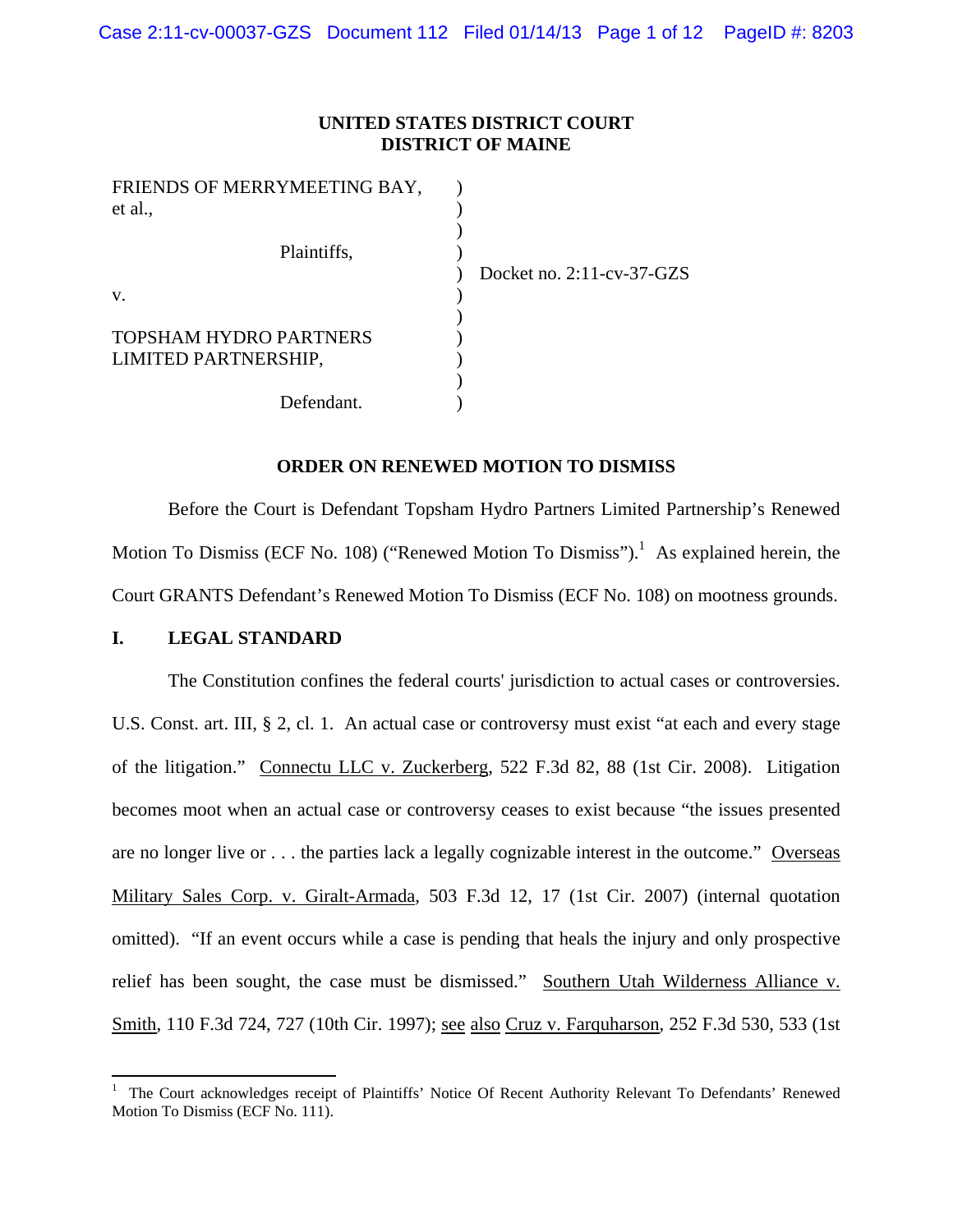Cir. 2001) (stating that once a case becomes moot, dismissal is "compulsory"). However, a party asserting that a case should be dismissed as moot bears a heavy burden in showing that "it is *absolutely clear* that the allegedly wrongful behavior could not reasonably be expected to recur." Gwaltney of Smithfield, Ltd. v. Chesapeake Bay Found., Inc., 484 U.S. 49, 66 (1987) (quoting United States v. Phosphate Export Ass., Inc., 393 U.S. 199, 203 (1968)) (alteration in original).

Closely related to Article III mootness is "prudential mootness" arising from a court's ability to exercise discretion not to grant relief. Even where a case may not be moot in the strict Article III sense, a case may become "so attenuated that considerations of prudence and comity for coordinate branches of government counsel the court to stay its hand, and to withhold relief it has the power to grant." Chamber of Commerce of U.S. of Am. v. U.S. Dept. of Energy, 627 F.2d 289, 291 (D.C. Cir. 1980). As with Article III mootness, the inquiry under prudential mootness becomes whether "circumstances [have] changed since the beginning of the litigation that forestall any occasion for meaningful relief." Southern Utah Wilderness Alliance, 110 F.3d at 727.

The First Circuit has observed that it is appropriate to consider mootness challenges as challenges to a court's subject-matter jurisdiction, and that "[t]he proper vehicle for challenging a court's subject-matter jurisdiction is Federal Rule of Civil Procedure 12(b)(1)." Valentin v. Hosp. Bella Vista*,* 254 F.3d 358, 362-63 (1st Cir. 2001); see United Seniors Ass'n v. Philip Morris USA*,* 500 F.3d 19, 23 (1st Cir. 2007). While there are different types of attacks on subject matter jurisdiction under Rule  $12(b)(1)$ , because the parties here do not challenge the authenticity nor the admissibility of the National Marine Fisheries Service Endangered Species Act Biological Opinion ("Biological Opinion" or "BO") and the accompanying Incidental Take Statement ("ITS") (ECF No. 108-2), the basis for and the documents considered by the Court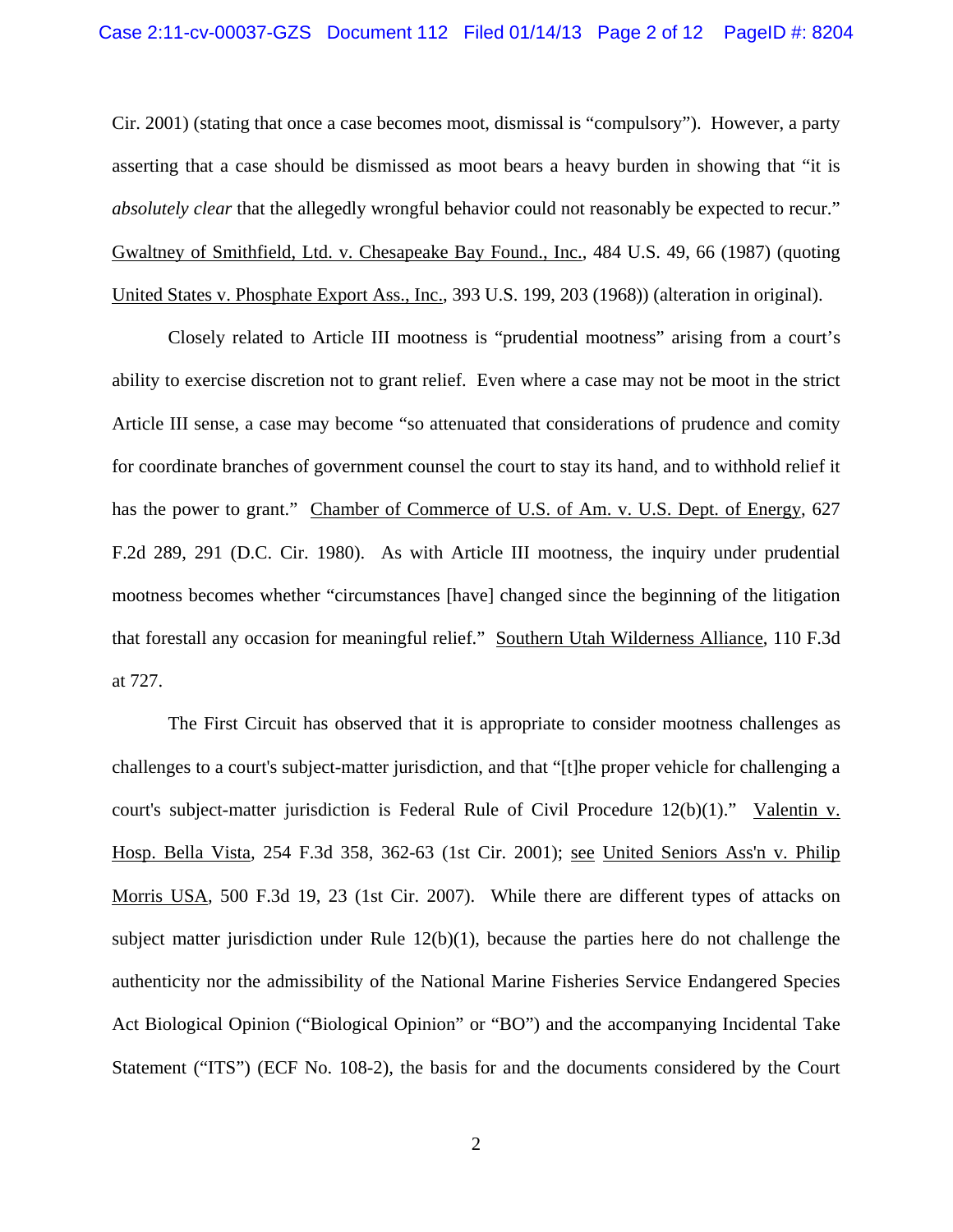under the mootness challenge, the procedure for the Court's analysis would not differ materially under either type of attack. See, e.g., Williamson v. Tucker, 645 F.2d 404, 412-15 (5th Cir. 1981) (cited approvingly in Valentin, 254 F.3d at 364 and providing the different levels of review in which a court may engage when evaluating a motion to dismiss for lack of subject matter jurisdiction under Rule 12(b)(1)).

## **II. THE ENDANGERED SPECIES ACT**

 Congress has declared that the purpose of the Endangered Species Act ("ESA") is "to provide a means whereby the ecosystems upon which endangered species and threatened species depend may be conserved" and "to provide a program for the conservation of such endangered species and threatened species." 16 U.S.C. § 1531(b). Accordingly, when it was passed, the ESA represented "the most comprehensive legislation for the preservation of endangered species ever enacted by any nation." Tennessee Valley Auth. v. Hill, 437 U.S. 153, 180 (1978). Under the ESA, "[v]irtually all dealings with endangered species, including taking, possession, transportation, and sale, were prohibited, except in extremely narrow circumstances." Id. (internal citations omitted). To further the protection afforded by the ESA, the statute includes a citizen suit provision, allowing interested persons to bring suit to force compliance with the ESA. Id. at 180-81; see also 16 U.S.C. § 1540(g).

 Section 9 of the ESA makes it unlawful for any person to "take" any threatened or endangered species of fish or wildlife within the United States, unless an incidental take statement is obtained pursuant to the consultation process in Section 7 of the  $ESA^2$  16 U.S.C. §§ 1536, 1538. If during the consultation process, the agency determines that an action is not likely to jeopardize the species, but is reasonably certain to result in the incidental take of a listed

<sup>&</sup>lt;sup>2</sup> Although not material to this case, the ESA also provides for incidental take permits under section 10 of the ESA. See 16 U.S.C. § 1539.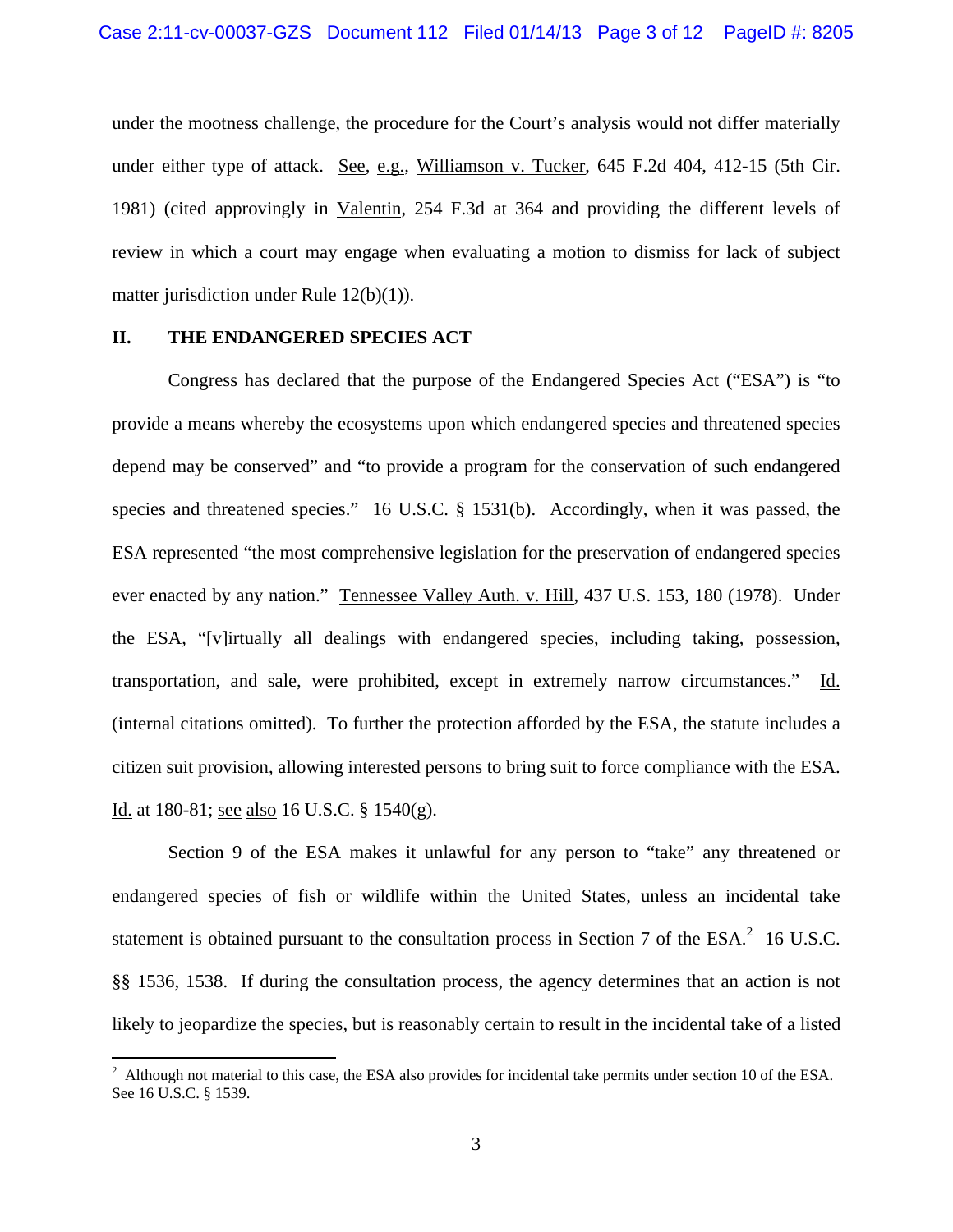species, the agency provides an incidental take statement along with a biological opinion. See 16 U.S.C. § 1536(a)(2). An incidental take statement must specify the impact of the incidental taking on the species and "those reasonable and prudent measures that [the agency] considers necessary or appropriate to minimize such impact." Id. § 1536(b)(4)(i)-(iv). Further, an incidental take statement must "set[] forth the terms and conditions (including, but not limited to, reporting requirements) that must be complied with by the Federal agency or applicant (if any), or both, to implement the [reasonable and prudent measures]." Id. § 1536(b)(4)(iv). Finally, Section 7(o)(2) of the ESA states that "any taking that is in compliance with the terms and conditions specified in a written [incidental take] statement . . . shall not be considered to be a prohibited taking of the species concerned." Id.  $\S$  1536(o)(2). Accordingly, an incidental take statement constitutes authorization for a person to "take" an endangered species so long as the "take" is done in accordance with the "terms and conditions" specified by the agency.

#### **III. BACKGROUND**

In 2000, the National Marine Fisheries Service ("NMFS") and the United States Fish and Wildlife Service ("USFWS") (collectively, the "Services") issued a rule listing the Gulf of Maine Distinct Population Segment ("GOM DPS") of Atlantic salmon endangered under the ESA. (Complaint (ECF No. 1) ¶ 16.) On June 19, 2009, the Services issued a final rule including the Atlantic salmon populations of the Kennebec, Androscoggin and Penobscot Rivers in the GOM DPS, thereby formally designating those populations of Atlantic salmon as endangered under the ESA. (Id. ¶ 17.) In their Complaint, Plaintiffs Friends of Merrymeeting Bay and Environment Maine allege that the Kennebec and Androscoggin Rivers historically had the largest Atlantic salmon runs in the United States, estimated at more than 100,000 adults each year. (Id. 13.)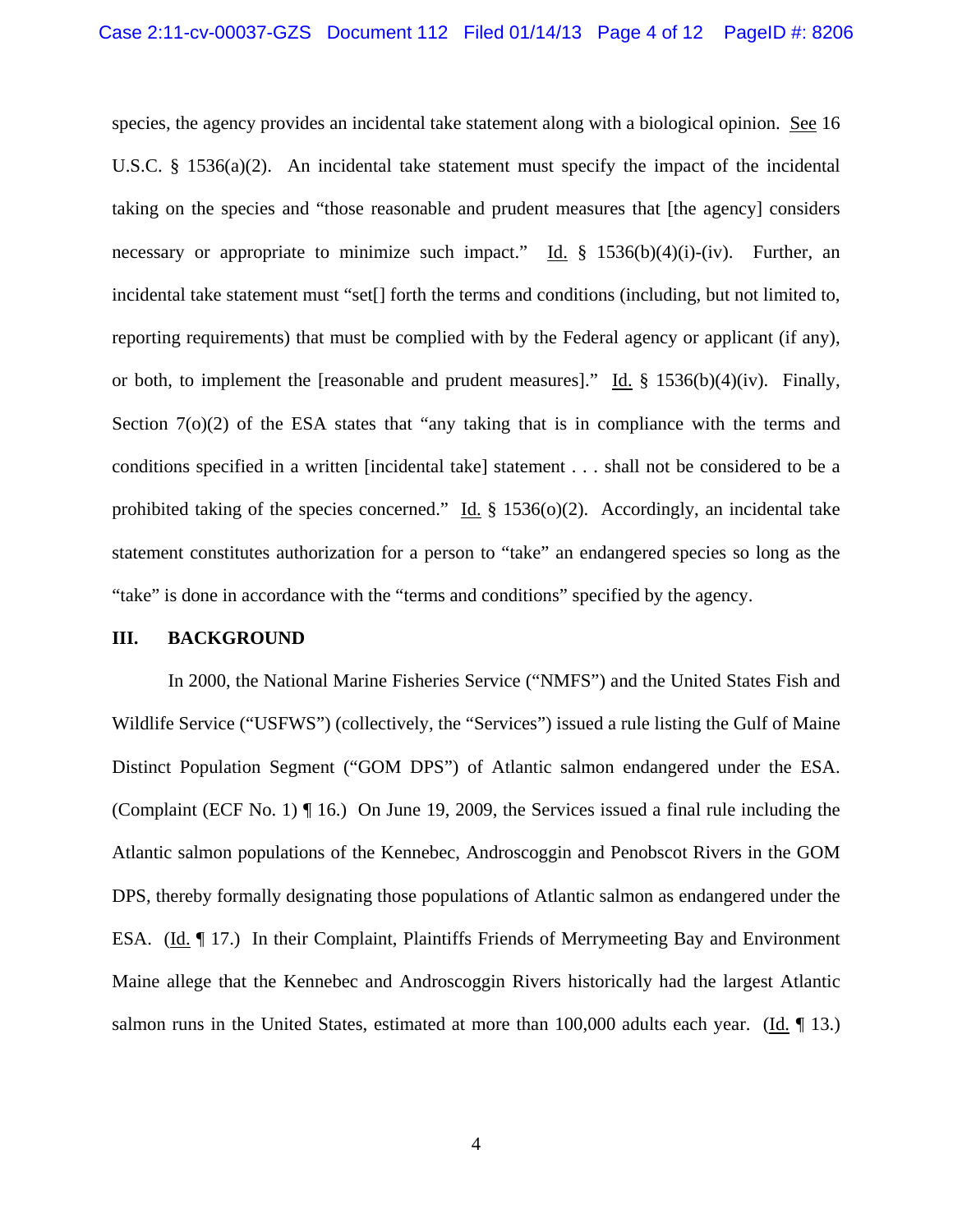Now, the numbers of adult Atlantic salmon returning to these rivers is perilously low. (Id.) For example, in 2010, only ten adult Atlantic salmon returned to the Androscoggin River. (Id.)

Defendant Topsham Hydro Partners Limited Partnership ("Topsham Hydro") is an owner of, operates and holds the Federal Energy Regulatory Commission ("FERC") license for the Pejepscot hydroelectric dam (the "Pejepscot Project") located on the Androscoggin River. (Id. ¶ 7.) In their Complaint, Plaintiffs allege that the Pejepscot Project kills, harms and harasses endangered Atlantic salmon in numerous ways: the dam kills and injures Atlantic salmon when the fish pass through the turbines; the dam impedes upstream and downstream fish passage, which in turn prevents those Atlantic salmon from accessing spawning and rearing habitat; and, the dam alters the natural habitat of Atlantic salmon to the point that the essential behavior patterns of the fish are impaired, among other negative consequences. (Id. ¶ 1.) Plaintiffs claim that Topsham Hydro is violating the ESA by killing, harming and harassing Atlantic salmon through the operation of the Pejepscot Project. (Id.  $\P$  1, 24-25.)

Plaintiffs filed their Complaint (ECF No. 1) on January 31, 2011 against Topsham Hydro asserting a cause of action under the Endangered Species Act. Specifically, Plaintiffs claim that Topsham Hydro is currently taking endangered Atlantic salmon through the operation of the Pejepscot Project in violation of the ESA. Plaintiffs further allege that Topsham Hydro "has neither an incidental take permit nor an incidental take statement authorizing its take of Atlantic salmon at [the] Pejepscot [Project]." (Compl. ¶ 25.)

In response to the alleged violations of the ESA, Plaintiffs request that the Court "[d]eclare Defendant to be violating the take prohibition of" the ESA. (Id. Relief Requested  $\P$  a.) Plaintiffs also request that Topsham Hydro be ordered to: (1) adhere to a specified schedule in preparing a biological assessment, a first step in obtaining an incidental take statement, (2)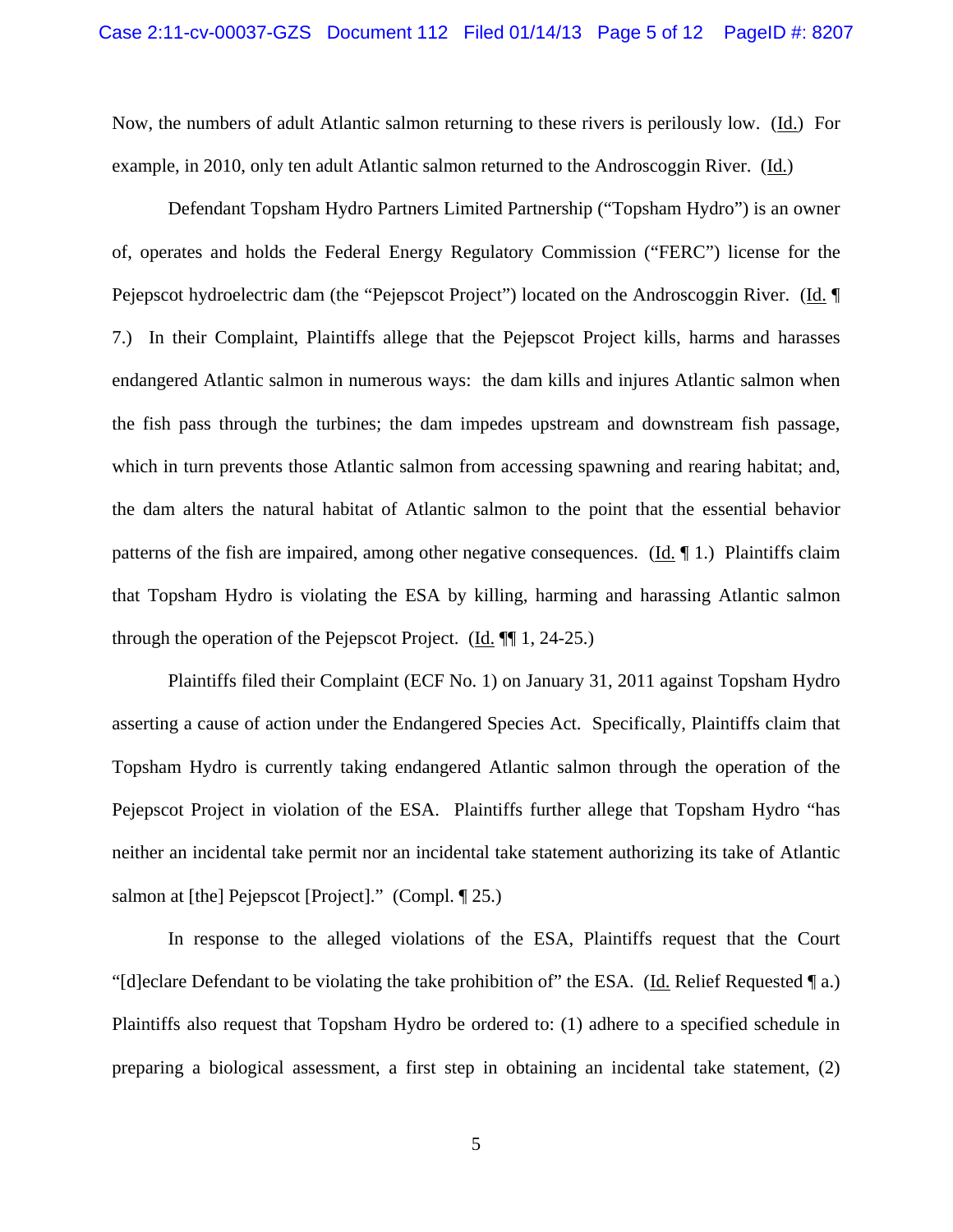"prevent Atlantic salmon from swimming into operating turbines at [the] Pejepscot [Project] unless authorized by an ITP or ITS," and (3) "implement other appropriate measures to comply with the ESA's take prohibition pending the issuance of any ITP or ITS." (Id. Relief Requested  $\P b.$ ).

 Prior to Plaintiffs' filing of this case, Topsham Hydro began the process of working in consultation with the Services and FERC toward the obtainment of an incidental take statement pursuant to Section 7 of the  $ESA^3$  (Biological Opinion at 3.) On September 19, 2012, the ESA consultation process for the Pejepscot Project concluded with the NMFS's issuance of a Biological Opinion ("BO") that included the ITS. The BO is "based on a review of the best available scientific and commercial information." (Id. at 4.) After over sixty pages of analysis and review, the BO concludes that operation of the Pejepscot Project pursuant to the interim species protection plan, "may adversely affect but is not likely to jeopardize the continued existence of the GOM DPS of Atlantic salmon."<sup>4</sup> ( $\underline{Id}$  at 63.)

The BO contains the ITS for the Pejepscot Project, which authorizes a specific level of Atlantic salmon takings at the Pejepscot Project and exempts those takings from liability under

 $3$  Specifically, on July 14, 2010, Defendant Topsham Hydro was designated as the non-federal representative for the purpose of informal consultation under the ESA, and, on December 30, 2011, Topsham Hydro submitted a preliminary draft biological assessment ("BA"). (Biological Opinion at 3.) On April 12, 2012, the draft BA was filed with FERC. (Id. at 4.)

<sup>&</sup>lt;sup>4</sup> The BO includes authorization of an interim species protection plan ("ISPP"). (Biological Opinion at 5.) Under the ISPP, Topsham Hydro will be required to:

<sup>(1)</sup> expand the operating periods for existing upstream and downstream fish passage facilities beginning in 2012; (2) investigate improvements in debris management at the passage facilities in 2012; (3) conduct studies of upstream and downstream Atlantic salmon passage between 2013 and 2015; and (4) implement debris management improvements between 2013 and 2015.

<sup>(</sup>Id.) During this period, information gained regarding the survival levels necessary to recover the Atlantic salmon will be used to develop long-term protection measures. (Id. at 10.) The ISPP is designed to be adaptive. Accordingly, if early study results "indicate that the upstream and downstream fishways at the Pejepscot Project are not highly efficient at passing Atlantic salmon, Topsham Hydro will coordinate with NMFS and modify operations at the Pejepscot Project to avoid and minimize effects to Atlantic salmon to the extent practicable." (Id. at 12.) Under the ISPP, Topsham Hydro will meet with NMFS annually to discuss study results and potential modifications to the ISPP and the Pejepscot Project. (Id.)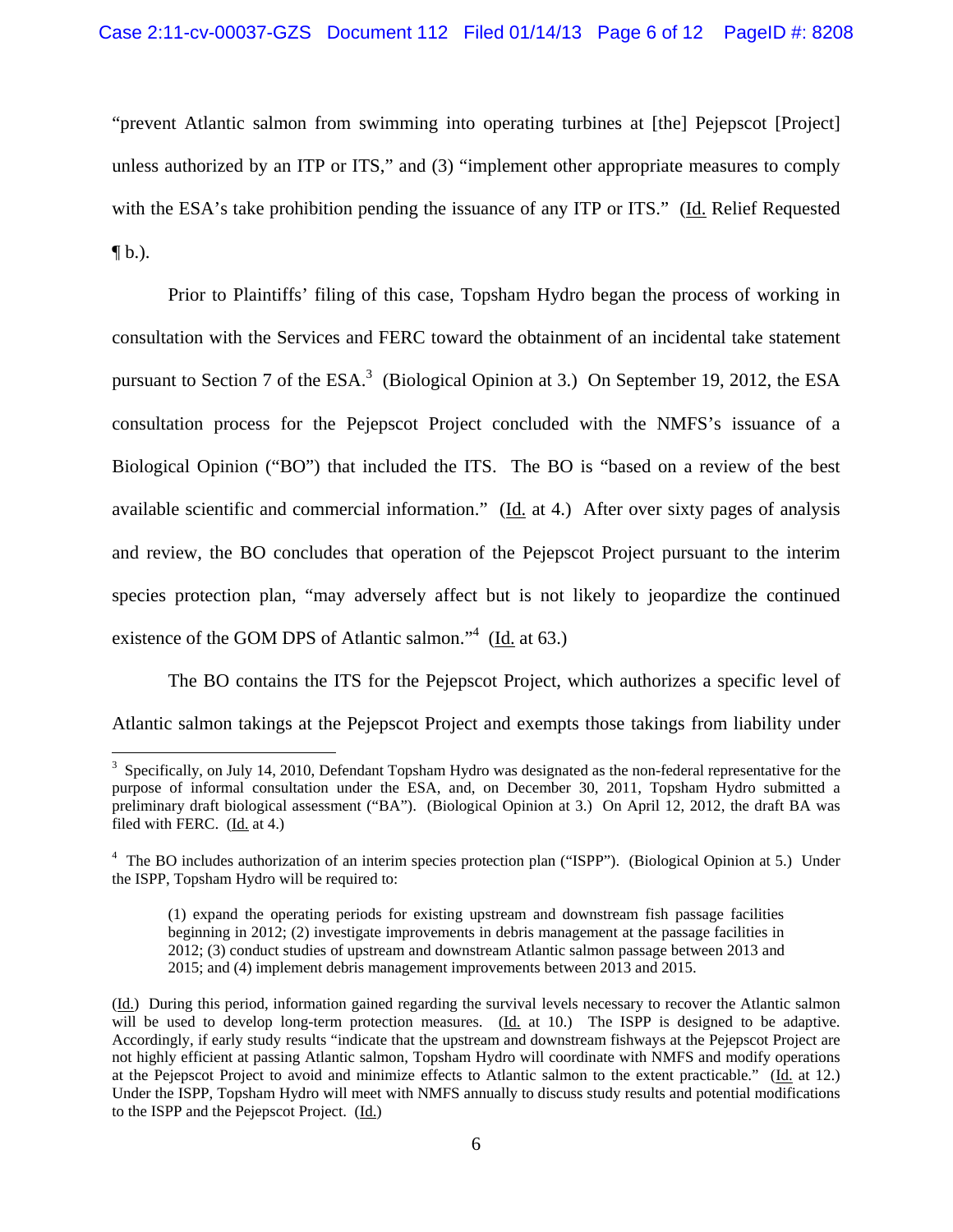the ESA. (Id. at 63-67.) Under the ITS, Topsham Hydro will be required to implement "reasonable and prudent measures" to "minimize and monitor" the incidental taking of Atlantic salmon at the dam. (Id. at 65-66.) The measures include annual monitoring and reporting "to confirm that [Topsham Hydro is] minimizing incidental tak[ings] and reporting all projectrelated observations of dead or injured salmon to NMFS." (Id. at 66.) The ITS also contains specific terms and conditions that must be followed for Topsham Hydro to be exempt from the takings prohibitions of the ESA. (Id.) If the level of incidental taking is exceeded, agency consultation will be reinitiated and the reasonable and prudent measures will be reviewed. (Id.)

 Based on the BO and ITS, Topsham Hydro moved to dismiss the Complaint as moot. Topsham Hydro asserts that the issuance of the ITS, exempting operations at the Pejepscot Project from liability under the ESA, renders Plaintiffs' claims under the ESA moot. Plaintiffs have opposed that motion, arguing that despite the issuance of the BO and ITS, a live case or controversy remains before the Court.

## **IV. DISCUSSION**

 The Court readily concludes that Topsham Hydro has met its heavy burden of showing mootness in conjunction with Plaintiffs' claims for injunctive and declaratory relief under the Endangered Species Act. Plaintiffs' Complaint is predicated on the allegation that Topsham Hydro does not have an ITS. (See Compl. ¶ 25 ("Topsham [Hydro] has neither an incidental take permit nor an incidental take statement authorizing its take of Atlantic salmon at Pejepscot [Project].").) This foundational fact changed when NMFS issued its BO and ITS on September 19, 2012 and fundamentally altered the circumstances of this litigation.

The ITS issued by NMFS exempts from liability any taking of Atlantic salmon that is in accord with the ITS from the issuance of the ITS to 2016. (Biological Opinion at 63-67.) See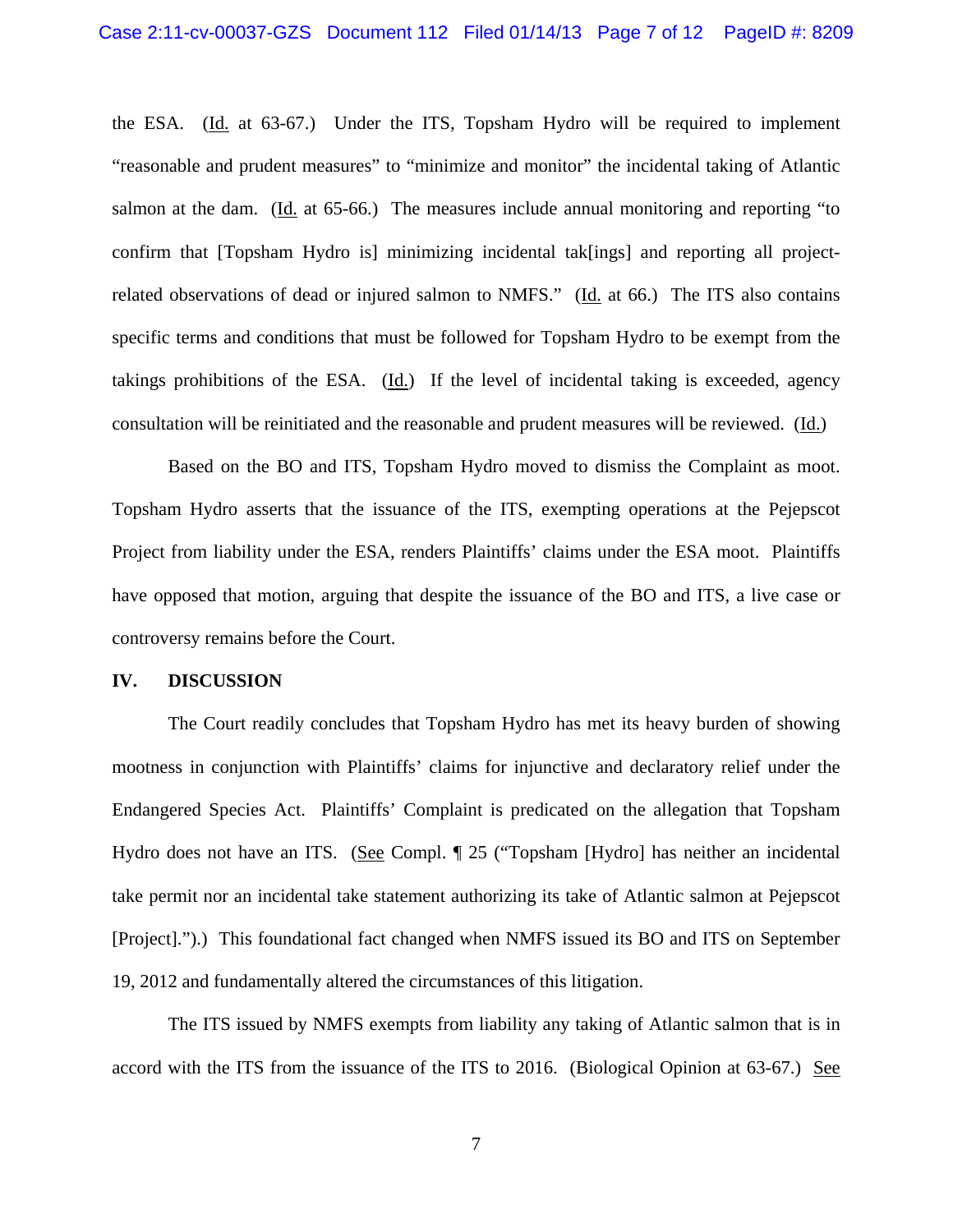also Ramsey v. Kantor, 96 F.3d 434, 441 (9th Cir. 1996) (providing that Section 7(o) "indicates that any taking-whether by a federal agency, private applicant, or other party-that complies with the conditions set forth in the incidental take statement is permitted.") Plaintiffs even acknowledged in their Complaint that the issuance of an incidental take statement would exempt Topsham Hydro from liability under the ESA. (See Compl. ¶ 2 ("The ESA allows the [NMFS] and [USFWS], under certain circumstances, to authorize an otherwise prohibited taking of an endangered species if such taking is 'incidental' to, and not the purpose of, the carrying out of an otherwise lawful activity."); see also Pls.' Opp'n To Topsham Hydro's Renewed Mot. To Dismiss (ECF No. 109) at 3 ("Topsham [Hydro] will be insulated from *future* ESA liability for the four-year life of the ITS, *so long as it complies with those conditions*.") (alterations in original).) Case law confirms that the issuance of the ITS renders Plaintiffs' ESA claim moot. See Oregon Wild v. Connor, No. 6:09-CV-00185-AA, 2012 WL 3756327 at \*\*2-3 (D. Or. Aug. 27, 2012) (declaring claims under Section 9 of the ESA moot because "[t]he actions challenged by plaintiff in its second claim for relief have been explicitly authorized by NMFS under Section 7, and are no longer even allegedly 'wrongful.'); Oregon Natural Res. Council v. Bureau of Reclamation, No. 91-6284-HO, U.S. Dist. LEXIS 7418 at \*\*24-25 (D. Or. April 5, 1993) (stating that "FWS's issuance of the biological opinion on the long-term operation of the Project, and the adoption of that opinion by the Bureau, moots plaintiffs' ESA claims."); Southern Utah Wilderness Alliance v. Madigan, No. 92-1094-LFO, 1993 WL 19650 at \*1 (D.D.C. Jan. 6, 1993) (dismissing as moot claims under ESA Section 9 because the Fish and Wildlife Service issued incidental take statements along with its biological opinion).<sup>5</sup>

<sup>&</sup>lt;sup>5</sup> Plaintiffs incorrectly challenge that "in none of these cases did the plaintiffs seek remedial relief to remedy the harm from take occurring before the ITS was issued." (Pls.' Opp'n To Topsham Hydro's Renewed Mot. To Dismiss at 13-14.) In Oregon Wild, however, the plaintiff cited U.S. Public Interest Research Group v. Atlantic Salmon of Maine, LLC, 339 F.3d 23 (1st Cir. 2003), in arguing that its case was not moot because the court could either order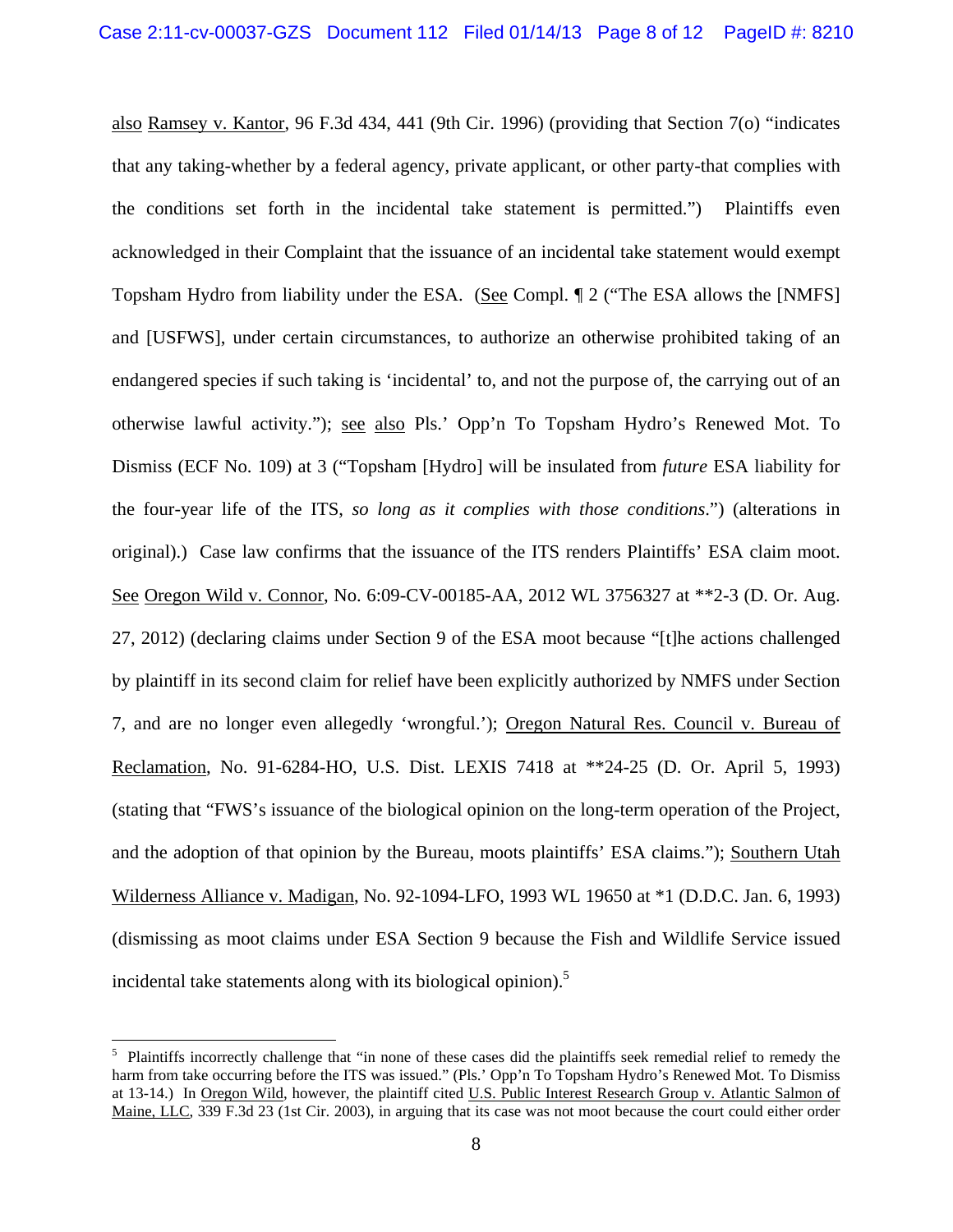Plaintiffs' request for injunctive relief is similarly based on now outdated facts. First, Plaintiffs request that the Court order Topsham Hydro to prepare a BA according to a specified schedule. (Compl. Requested Relief ¶ b.) On April 12, 2012, Topsham Hydro's draft BA was filed with FERC. (Biological Opinion at 4.) Second, Plaintiffs request that the Court order Topsham Hydro to "prevent Atlantic salmon from swimming into operating turbines at [the] Pejepscot [Project] *unless authorized by an ITP or ITS*" and to "implement other appropriate measures to comply with the ESA's take prohibition *pending the issuance of any ITP or ITS*." (Compl. Requested Relief ¶ b (emphasis added).) Topsham Hydro now has a valid ITS based on the "best available scientific and commercial information" that contains "reasonable and prudent measures" designed to minimize and monitor the incidental taking of Atlantic salmon at the Pejepscot Project. (Biological Opinion at 4, 65-67.) In the Complaint, Plaintiffs request only prospective relief and that requested relief has been provided through the issuance of the BO and ITS. Therefore, Plaintiffs' request for injunctive relief is now moot. For the same reasons that injunctive relief is not available, a declaratory judgment is also not available.

 Moreover, the core of Plaintiffs' complaint is that Atlantic salmon, an endangered species, are being taken at the Pejepscot Project without an incidental take statement in violation of the ESA. Plaintiffs' claimed injury has been healed by the issuance of the ITS. There is no grievance left in the Complaint for the Court to remedy. Therefore, the issuance of the BO and ITS resolves Plaintiffs' injury, renders Plaintiffs' ESA claim moot and "forestall[s] any occasion for meaningful relief." Southern Utah Wilderness Alliance, 110 F.3d at 727.

<u> 1989 - Johann Stein, marwolaethau a gweledydd a ganlad y ganlad y ganlad y ganlad y ganlad y ganlad y ganlad</u>

relief to remediate alleged past takings or enter an order mandating compliance with the incidental take statement. Pl.'s Resp. in Opp'n to Def.'s Mot. for J. on the Pleadings at 10-11, Oregon Wild v. Connor, 2012 WL 37563273 (D. Or. June 29, 2012) (No. 6:09-CV-00185-AA) (arguing that "based on the likely past takes that have occurred for at least the last six months, the court could effect either of the following remedies" and describing the two above mentioned remedies). The court nonetheless found plaintiff's ESA claim moot. See Oregon Wild, 2012 WL 3756327 at \*3 (D. Or. Aug. 27, 2012).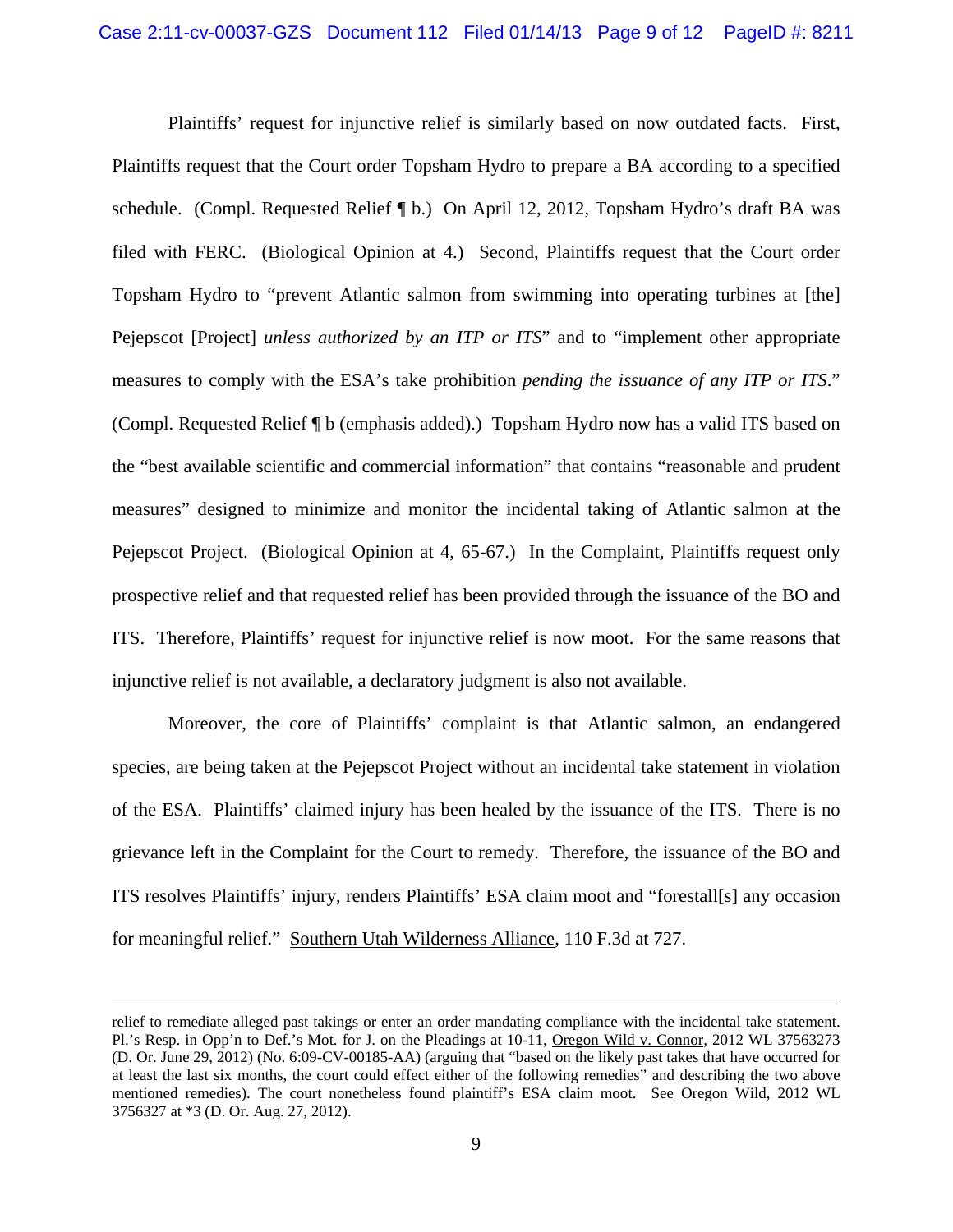Plaintiffs advance two arguments in an attempt to keep their ESA claim alive. First, Plaintiffs assert that the Court could award injunctive relief to remedy past alleged takings of Atlantic salmon at the Pejepscot Project. Specifically, Plaintiffs ask the Court to order Topsham Hydro to take steps beyond those in the ITS in order to "offset the harm caused by [Topsham Hydro's] unlawful takes of Atlantic salmon during the 2009 through 2012 migration seasons . . . to reduce the harm to salmon during future migration seasons." (Pls.' Opp' to Topsham Hydro's Renewed Mot. To Dismiss at 13.) In support of this argument, Plaintiffs point to U.S. Public Interest Research Group v. Atlantic Salmon of Maine, LLC, 339 F.3d 23 (1st Cir. 2003), where *after* the district court issued an injunction to remedy violations of the Clean Water Act, the Maine Board of Environmental Protection issued a permit for the challenged activity that had less stringent requirements than the injunction issued by the district court. Id. at 27. In upholding the injunction, the First Circuit stated, "the court may grant additional injunctive relief governing the post-permit operations of the companies *insofar as the court is remedying harm caused by their past violations*." Id. at 31 (alteration in original). Here, Plaintiffs ask the Court to follow Atlantic Salmon and grant injunctive relief to remedy alleged past violations of the ESA.

 Even assuming that the Pejepscot Project did take Atlantic salmon in violation of the ESA prior to the issuance of the ITS and that the Court retained jurisdiction over an ESA claim that occurred wholly in the past, the Court would decline to issue further injunctive relief. $6$  In Atlantic Salmon, at the time the district court issued the injunction, the permit had not yet been issued. 339 F.3d at 27. That is not the case here. Instead, the Court has before it an extensive

<sup>&</sup>lt;sup>6</sup> The Court is not convinced by Defendant's argument that Plaintiff's complaint should be dismissed because it alleges wholly past violations. See U.S. Public Interest Research Group v. Atlantic Salmon of Maine, LLC, 339 F.3d 23, 33-34 (1st Cir. 2003) (stating that "only citizen suits alleging that defendants are in violation of the Clean Water Act *at the time suit is brought* are cognizable" (emphasis in original)).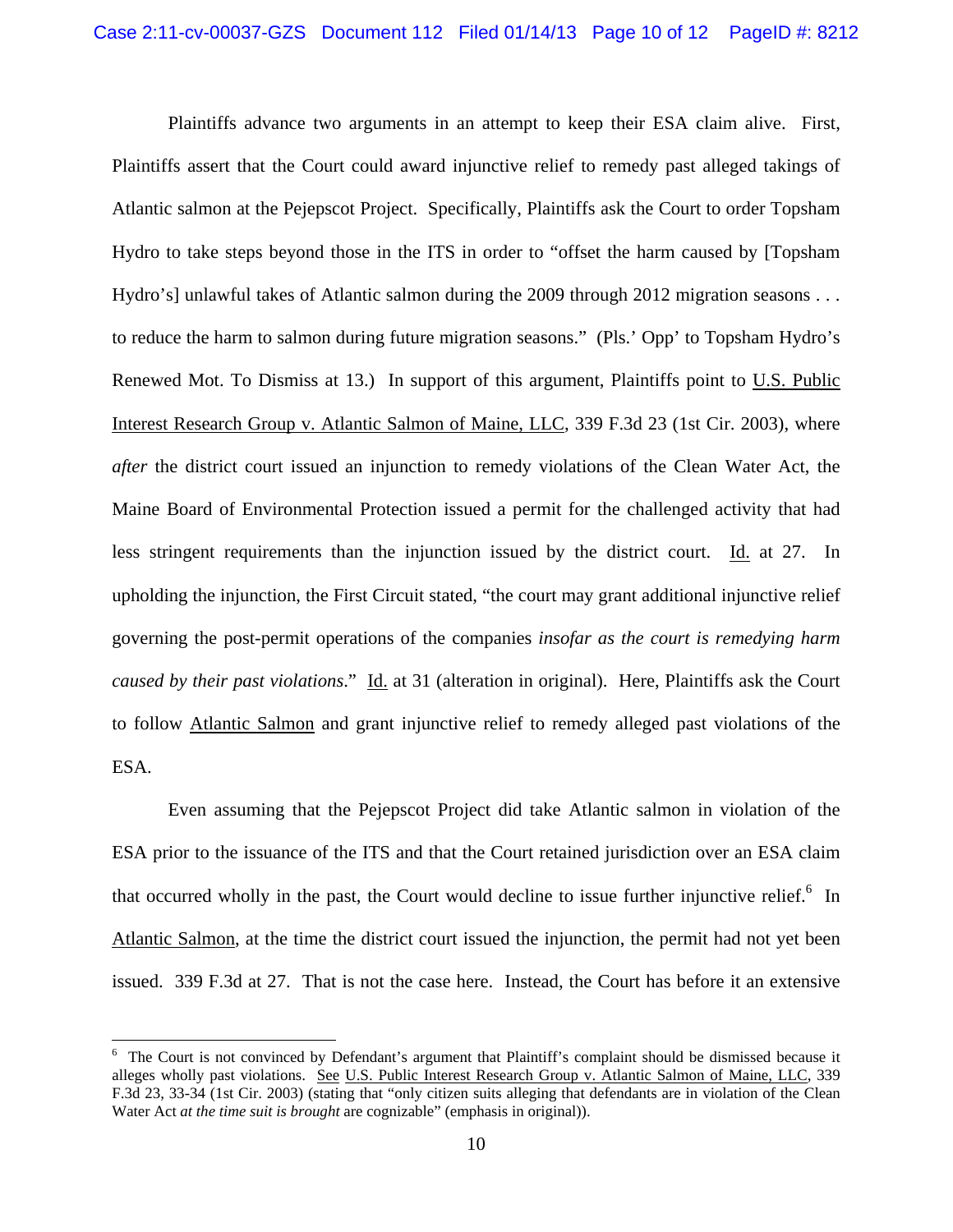Biological Opinion "based on a review of the best available scientific and commercial information." (Biological Opinion at 4.) Contained within the BO and the ITS are "reasonable and prudent measures [that] are necessary and appropriate to minimize and monitor incidental take of Atlantic salmon." (Id. at 65.) In this situation, the Court defers to a coordinate branch of government and its well-researched and reasoned conclusions. Accordingly, even assuming the Court has jurisdiction, the Court stays its hand and declines to issue injunctive relief.

 Second, Plaintiffs argue that Topsham Hydro may not comply with the conditions in the ITS. However, an alleged failure to comply with the terms of the ITS is not the case before the Court. Instead, the Complaint repeatedly states that Topsham Hydro does not have an ITS or ITP authorizing the alleged taking of Atlantic salmon in violation of the ESA. (See Compl. ¶¶ 2, 25, 34, Requested Relief ¶ b.) Following issuance of the ITS, Plaintiffs have not moved to amend their Complaint to state a claim for relief in view of the newly issued ITS. Accordingly, there is no claim that would provide a basis for relief for violation of the ITS in Plaintiffs' Complaint.

 Moreover, should Topsham Hydro fail to follow the terms of the ITS, including if Topsham Hydro exceeds the authorized amount of takings of Atlantic salmon, then certain provisions contained within the ITS itself are invoked. For example, "[i]f, during the course of the action, the level of incidental take is exceeded, reinitiation of consultation and review of the reasonable and prudent measures are required." (Biological Opinion at 66.) The ITS also contains an annual monitoring and reporting program "to confirm that Topsham Hydro is minimizing incidental tak[ing] and reporting all project-related observations of dead or injured salmon to NMFS." (Id.) Since before Plaintiffs filed this action, Topsham Hydro has diligently attempted to comply with the requirements and process for obtaining an ITS. (See, e.g.,